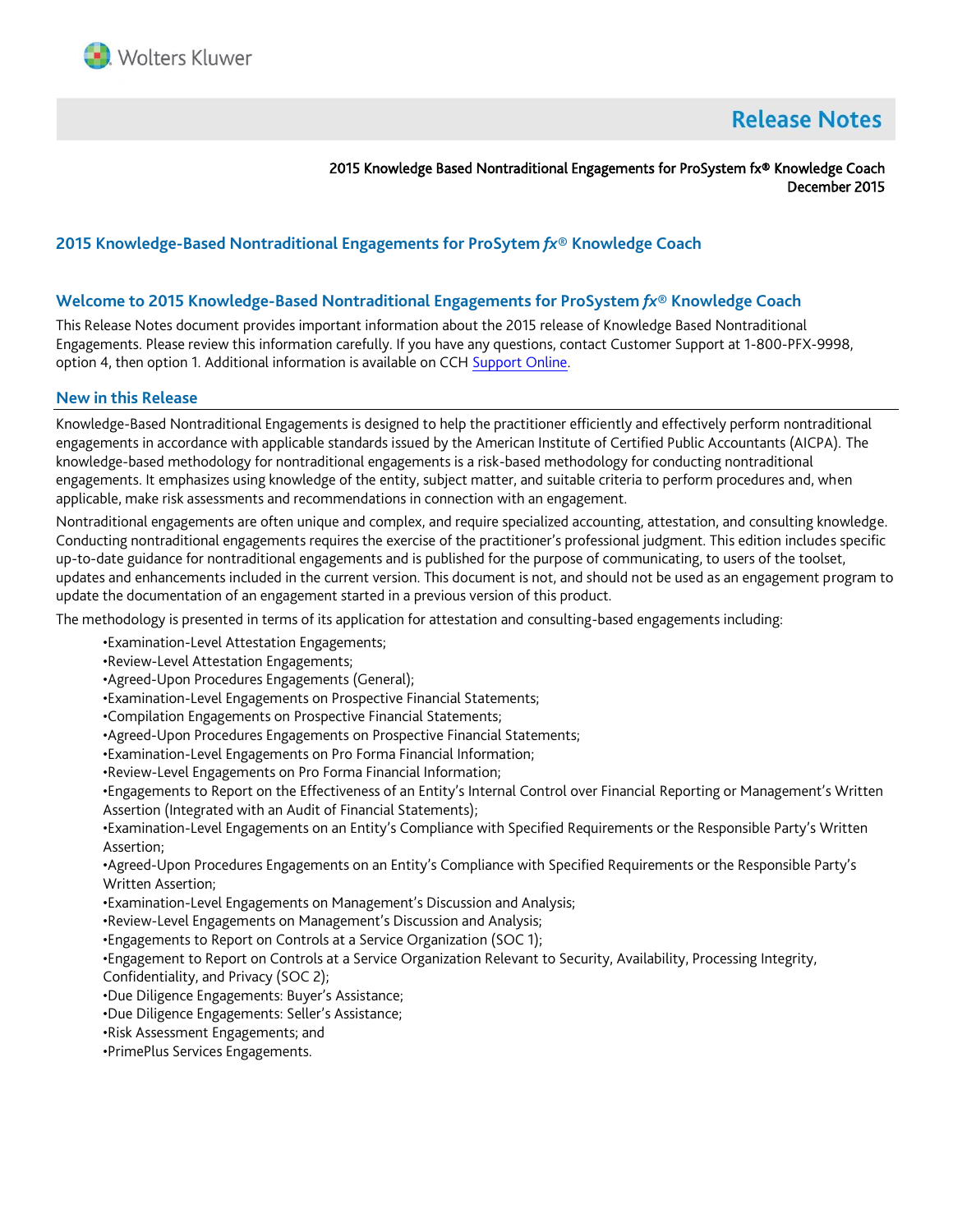The methodology emphasizes the processes through which information or knowledge flows through the engagement process. The tools in this edition have been developed in accordance with authoritative guidance including the Statements on Standards for Attestation Engagements (SSAEs), Statements on Standards for Consulting Services (SSCSs), and related AICPA standards and requirements.

This document is published for the purpose of communicating the updates and enhancements included in the current version to users of the toolset. This document is not, and should not be used as an attestation program to update the attestation documentation of an engagement started in a previous version of this product.

This is the fourth update to this Knowledge Coach title. If you are updating from a previous version of this title, refer to the Knowledge Coach User Guide Chapter 12. The guide is found on the Engagement File Room Help menu.

The 2015 documents include Accounting Research Material links to specific guidance that provides instant access to detailed analysis related to the steps and processes discussed in the workpapers.

The 2015 edition of Knowledge-Based Nontraditional Engagements features numerous enhancements, including:

- All SOC 2 reports have been modified to include the addition of the description criteria in the scope paragraph and includes language that the AICPA SOC 2 guide may be used based on the auditor' judgment.
- Updated text and column header in KBA-103 to clarify the decision making process.
- Added a "Not Applicable" option in the "Functioning" column in the summary tables in ATT-401 and ATT-401N. Flow to KBA-103 still only occurs on a "No" answer.
- New workpapers are available in this title:
	- o AID-603 Understanding and Preliminary Assessment of the Entity's Internal Audit Function
	- o RPT-0920 Attest Engagement: Unmodified Opinion on Management's Assertion on Privacy Principle
	- o RPT-0921 Attest Engagement: Unmodified Opinion on Privacy Subject Matter—No Written Assertion
	- o RPT-0922 Attest Engagement: Illustrative Management's Assertion on Privacy Principle
	- o RPT-0923 Attest Engagement: Unmodified Opinion on ALTA Best Practices Assertion
	- o RPT-0924 Attest Engagement: Unmodified Opinion on ALTA Best Practices-Criteria Attached (General Use)
	- o RPT-0925 Attest Engagement: Illustrative Management's Assertion on ALTA Best Practices
	- o RPT-0926 Attest Engagement: Unmodified Review Report on ALTA Best Practices Assertion (General Assertion)

For more information on specific program enhancements, review the 2015 Nontraditional Engagements Overview for Knowledge Coach Users available at the following link or in the binder through the KCO-001 workpaper.

[http://support.cch.com/updates/KnowledgeCoach/pdf/guides\\_tab/2015%20Nontraditional%20Engagements%20Title%20Overview%](http://support.cch.com/updates/KnowledgeCoach/pdf/guides_tab/2015%20Nontraditional%20Engagements%20Title%20Overview%20for%20Knowledge%20Coach%20Users.pdf) [20for%20Knowledge%20Coach%20Users.pdf](http://support.cch.com/updates/KnowledgeCoach/pdf/guides_tab/2015%20Nontraditional%20Engagements%20Title%20Overview%20for%20Knowledge%20Coach%20Users.pdf)

Note: There are 5 separate content packages for the Knowledge-Based Nontraditional Engagements title. The five packages are listed below. All of on these packages only require one license to be assigned to the user in the Admin Module. Please see the section Installation Instructions below for more information.

- Knowledge-Based Nontraditional Engagements Examinations
- ◆ Knowledge-Based Nontraditional Engagements Reviews
- Knowledge-Based Nontraditional Engagements Compilations
- Knowledge-Based Nontraditional Engagements Agree-Upon Procedures
- Knowledge-Based Nontraditional Engagements Consulting

In addition, forms and practice aids throughout have been updated to include new examples and tips and, where applicable, to take into account:

New literature, standards, and developments, reflected in the following current audit and accounting guidance: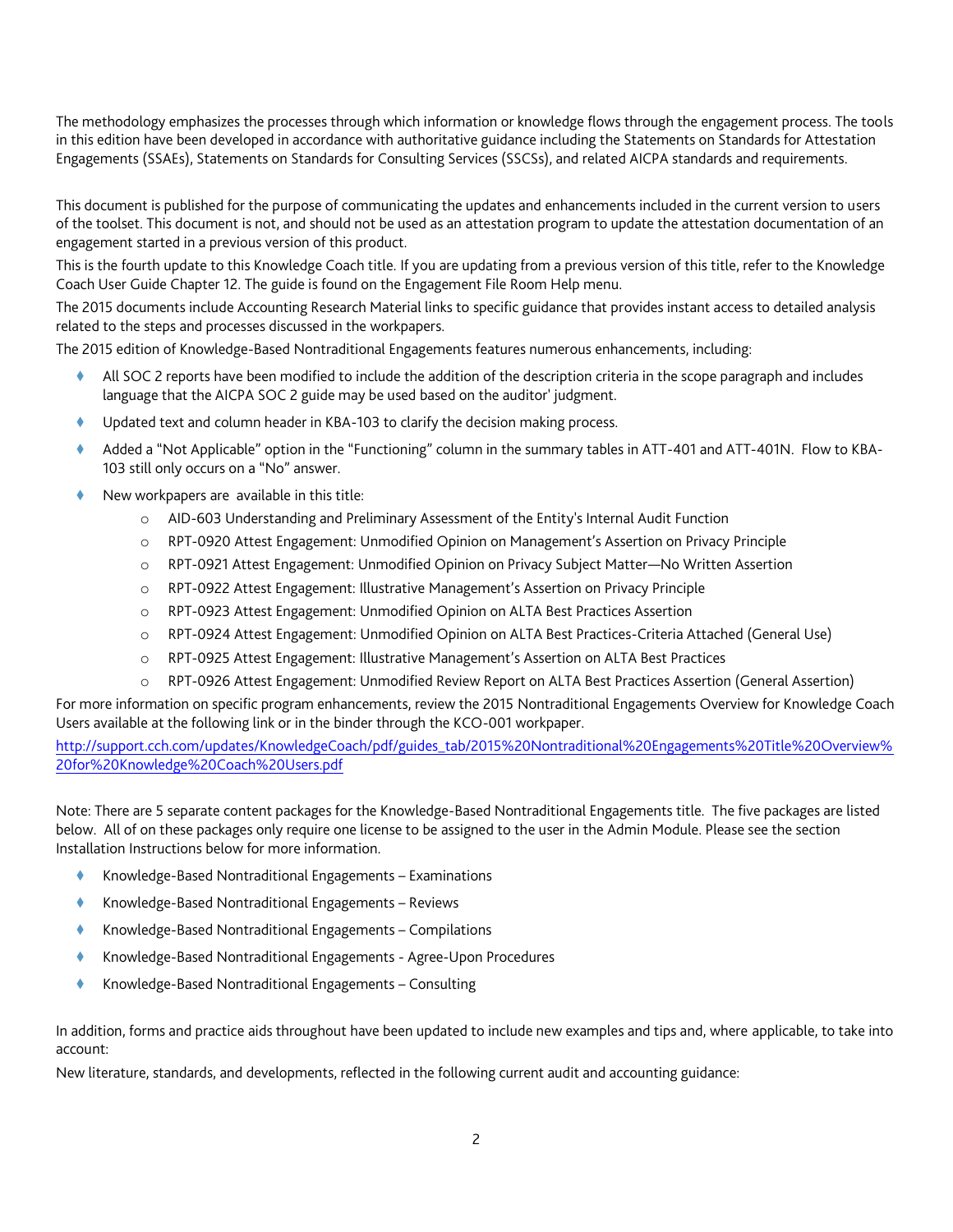- AICPA Guide, Reporting on Controls at a Service Organization Relevant to User Entities' Internal Control over Financial Reporting (SOC 1)
- AICPA Guide Reporting on Controls at a Service Organization Relevant to Security, Availability, Processing Integrity, Confidentiality, or Privacy (SOC 2)
- AICPA Guide, Prospective Financial Information
- Government Auditing Standards (GAGAS), 2011 Revision
- AICPA Statement on Quality Control Standards (SQCSs) No. 8, A Firm's System of Quality Control (Redrafted)
- AICPA Statement on Standards for Attestation Engagements (SSAE) No. 17, Reporting on Compiled Prospective Financial Statements When the Practitioner's Independence Is Impaired
- TSP Section 100, including pending update on generally accepted privacy principles (GAPP)
- Exposure Drafts (EDs) on clarified AT Sections
- Attestation Interpretation (AT) Section 9201
- TQ&A Section 9540

### **Additional Information on Knowledge Coach and the KBA Methodology**

Knowledge-Based Methodology for Nontraditional Engagements- Allows the results of one set of procedures to become the input for the next. The key components of the KBA methodology include:

- An Overview that guides practitioners through the methodology;
- Knowledge-Based Attestation documents, integral to the risk assessment and overall attestation processes, which contain steps and procedures required by professional standards;
- Customizable Engagement Programs that take practitioners through related steps and procedures;
- Practice Aids to help practitioners complete steps or processes outlined in the overall engagement programs;
- Practitioner's Reports that provide a variety of sample practitioner's opinions on nontraditional engagements; and
- Correspondence documents that provide sample engagement and representation letters to be used to comply with professional standards, SSAE and SSCS requirements, and in many other common situations.

#### ProSystem fx® Knowledge Coach

- ProSystem fx® Knowledge Coach functionality allows practitioners to use the Knowledge-Based methodology more efficiently by eliminating the need for duplicate entry of the same information, tailoring attestation documentation to each particular engagement, and documenting the link between risks identified and procedures performed. ATT-100 Tailoring Question Workpaper or CON-100 Tailoring Question Workpaper is a document in Knowledge Coach that presents engagement-level questions designed to aid in tailoring the engagement documentation to fit each client. Completing the questions helps the practitioner avoid duplication and unnecessary workpapers.
- Before you begin your engagement, please review the guidance in ATT-101 through ATT-114 Overall Attestation Programs and CON-101, CON-102, CON-104, and CON-106 Overall Engagement Programs. This workpaper is intended to be your road map through a Knowledge-Based methodology. You should start your engagement with ATT-100 Tailoring Question Workpaper and ATT-101 through ATT-114 Overall Attestations Programs or CON -100 Tailoring Question Workpaper and CON-101, CON-102, CON-104, and CON-106 Overall Engagement Programs.
- Information Flow helps cut down on the time spent duplicating information across forms. In addition, the flow of consistent information ensures that information and updates to information are not missed between workpapers. Drill-down functionality helps the user navigate quickly to the source of the information, aiding in the review of the engagement file.
- Diagnostics help keep track of unresolved issues like unanswered questions, incomplete risks, program steps not linked to risks or relevant assertions, missing workpaper, and more.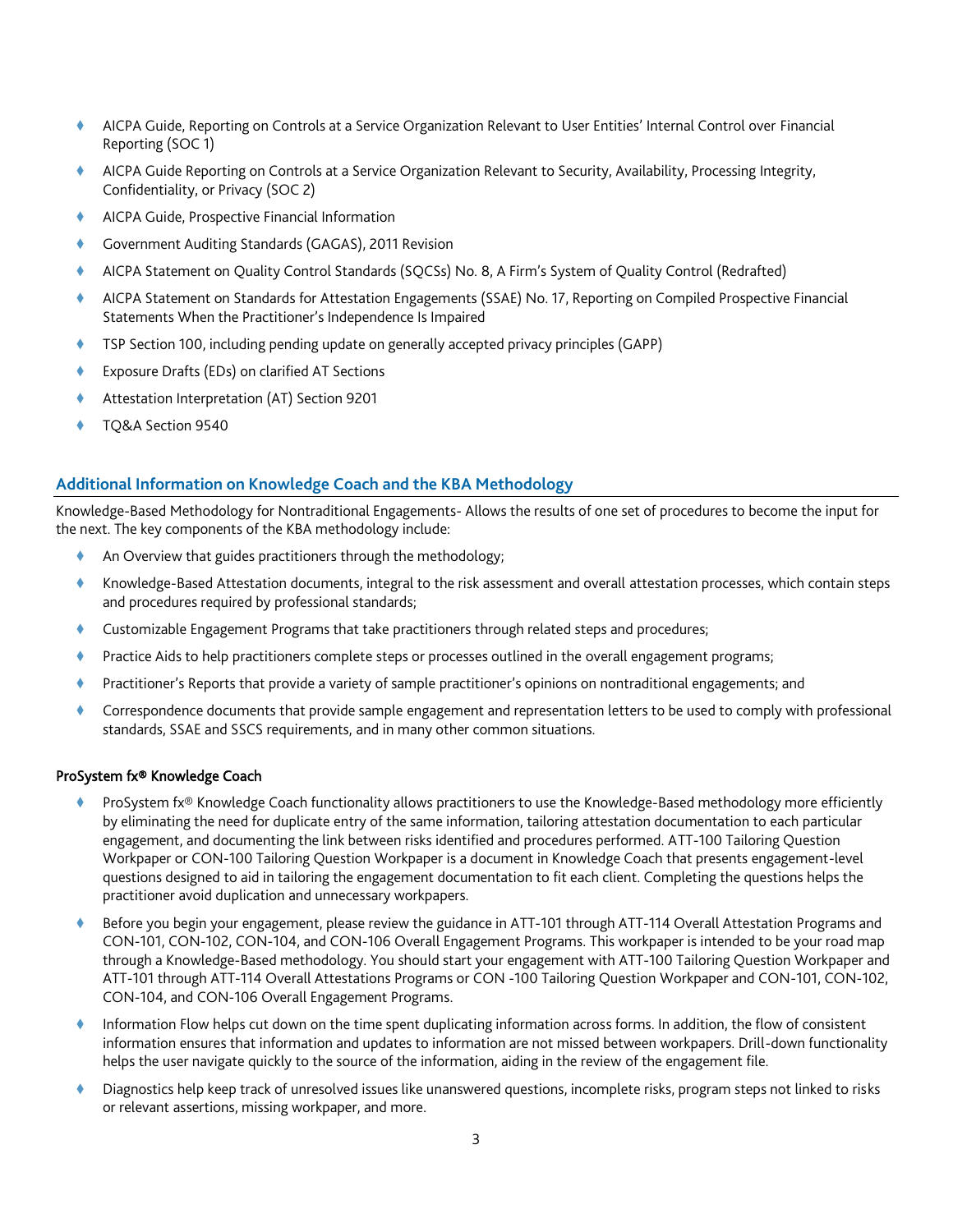- Links to Accounting Research Manager (ARM)-If you subscribe to an ARM library that includes attestation content, you can link directly to source material from Resources within Knowledge Coach workpapers. These links have been updated to reference to the accounting standards under the FASB Accounting Standards Codifications and the auditing standards issued by the AICPA. Also, if you subscribe to the Knowledge-Based Nontraditional Engagements Guide on ARM, you can take advantage of links to the audit guide material from within the Knowledge Coach documents.
- Interpretive Guidance is integrated into each Knowledge Coach template through the Tips view of each new task pane. Informational features include Practice Points, Examples, Optional Workpapers, and Resources to help practitioners work more effectively and efficiently. You can also navigate from Resources within a document or the tip pane directly to CCH's Accounting Research Manager and industry audit guides by simply clicking on the Reference.

## Important Notes

- Make sure to save changes to workpapers before closing the workpaper or the binder to ensure data is correctly updated.
- If your Current Editor Knowledge Coach MS® Word workpapers become read-only or crash, please do the following:
	- o Keep the binder with the affected workpapers open.
	- o Highlight the workpaper in the binder window and go to Tools > Save Knowledge Coach Answers.
- Knowledge Coach cannot be used within the Shared File Room (SFR) feature of Engagement. However, Knowledge Coach workpapers can be shared across team members through check in, check out, workpaper assignment, syncing to the central file room and through peer-to-peer sync in the same way other Engagement workpapers are shared.

## System Requirements

- This title MUST be used with ProSystem *fx* ® Engagement version 7.2, ProSystem *fx*® Knowledge Coach version 2.2, and 2015 Financial Statement Base v5 and higher. If you are upgrading from ProSystem *fx*® Engagement 7.1 or lower please contact Technical Support at 1-800-PFX-9998, option 4 for detailed instructions.
- A minimum of 4GB of RAM is required for optimal performance when opening and navigating through ProSystem *fx*® Knowledge Coach workpapers.

# **Download Instructions**

Download the 2015 Knowledge Based Nontraditional Engagements from the ProSystem *fx* ®Knowledge Coach Updates section of the ProSystem *fx*® Engagement Support Web site at the following URL[: http://support.cch.com/updates/KnowledgeCoach,](http://support.cch.com/updates/KnowledgeCoach) then select the Knowledge Coach Series and Download file link next to the 2015 Knowledge-Based Nontraditional Engagements. On some occasions the content package file (.KCP) will download with the extension changed to .ZIP. If this occurs, please change the extension of the downloaded file to KCP using all capital letters.

Note: You must install the following before updating to the 2015 Knowledge-Based Nontraditional Engagements titles:

- CCH® ProSystem fx® Engagement 7.2 and Knowledge Coach 2.2
- 2015 Financial Statement Base Title for the Examinations title
- 2014 Financial Statement Base v5 for the remaining titles.
	- o If you already have the 2014 Financial Base installed, apply the Knowledge Coach Content Update October 2015 to receive the v5 updates
- ◆ CCH® ProSystem fx® Engagement 7.2 and Knowledge Coach 2.2 September Update

Knowledge Coach Content Update October 2015. The Financial Statement Base title is also available at the following link: <http://support.cch.com/updates/KnowledgeCoach>

If you have already installed this title for 2015 Knowledge-Based Nontraditional Engagements, ensure you have the latest Knowledge Coach Content Update installed.

Important: ProSystem *fx*® Engagement version 7.2 or higher and Knowledge Coach version 2.2 must be installed on the computer in order to install this Knowledge Coach title. Additional requirements include Microsoft® Office 2007, Microsoft® Office 2007 Primary Interop Assemblies (PIA) and Visual Studio® 2005 Tools for the Office Second Edition Runtime, Visual Studio® Tools for Office System Runtime version 3.0, and Visual Studio® Tools for the Office System 3.0 Runtime Service Pack 1., Visual Studio® Tools for Office Runtime 4.0 (VSTOR) (32-bit version for 32-bit OS and 64-bit version for 64-bit OS).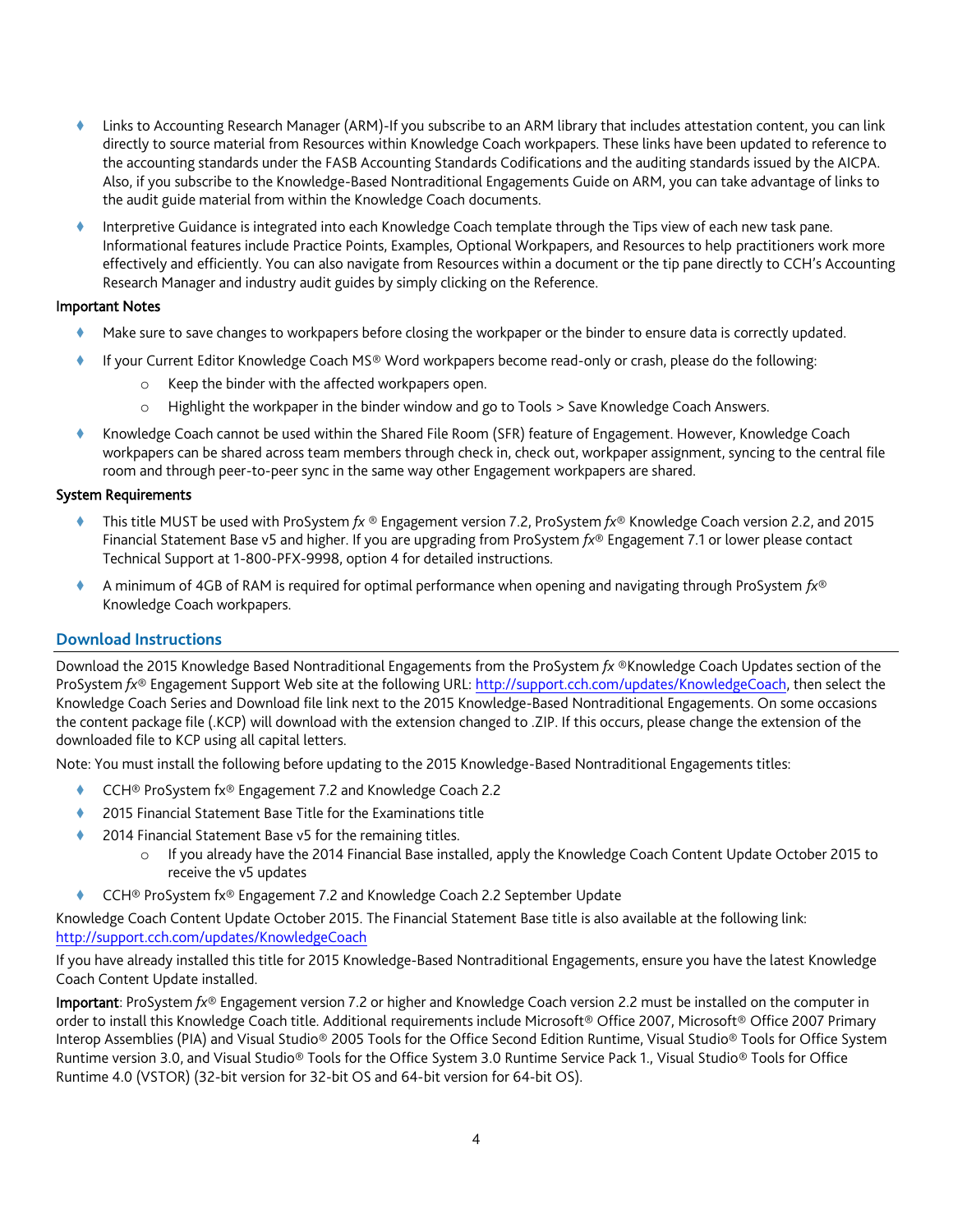The 2015 Knowledge-Based Nontraditional Engagements (12/10/15). KCP download is a proprietary file that must be installed from within Engagement. Save this KCP file to a location on your local drive and follow the Installation Instructions included in the Release Bulletin.

## **Installation Instructions**

Once you have downloaded your Knowledge Coach title, you will need to add it to the list of titles within ProSystem *fx* ® Engagement. The only additional system requirement is approximately 75MB of disk space to store your Knowledge Coach Program content files. Please refer to the ProSystem *fx* ® Engagement with Knowledge Coach Release Notes for any other system requirements.

After downloading the 2015 Knowledge Based Nontraditional Engagements, do the following:

- Launch the ProSystem *fx* ® Engagement Workpaper Management application so that the Local File Room is displayed. Select Tools > Knowledge Coach Titles.
- The Knowledge Coach Titles window will be displayed.
- Choose Add Title.
- Browse to the title package file (\*.KCP) that you previously downloaded from the ProSystem *fx* ® Knowledge Coach Support Web site.
- Choose Open.
- The system will display a progress indicator while the title package is added. You will receive a message that the title has been successfully installed once the process is complete.

Once the title is added, you must release it, so that other staff members in your firm can use it. You may also wish to "unrelease" previous versions of the title.

To unrelease a title:

- Select a version of the Knowledge-Based Nontraditional Engagements titles.
- Choose Unrelease Title. The date will be removed from the Date released column and staff that do not have the staff group property right to insert unreleased titles will not be able to insert the unreleased titles into a binder.

Note: You can determine this access in the ProSystem *fx*® Engagement Admin module by selecting a staff group and choosing File > Properties > Content "Insert Knowledge Coach workpapers from unreleased titles" option.

To release a title:

- Select one of the Knowledge Coach titles in the list that has been added but is not yet released.
- Choose Release Title. The current date and time will be displayed in the Date released column, and the status will change to "Released."

Note: You must add and assign a Knowledge Coach module as well as the Knowledge Coach title license in the ProSystem *fx* ® Engagement Administrator before using the workpapers.

Important: Once the 2015 Knowledge-Based Nontraditional Engagements titles have been added and released, they will be automatically deployed to other staff members when they login to the "Office" location, or when they synchronize a binder that contains Knowledge Coach workpapers from this title.

### **Online Permission Key**

Permission key files may be downloaded from our Web site a[t https://prosystemfxsupport.tax.cchgroup.com/permkey/download.aspx](https://prosystemfxsupport.tax.cchgroup.com/permkey/download.aspx)  or when adding or updating the new licenses within ProSystem *fx*® Engagement with Knowledge Coach version 7.2 and higher. After updating the license file in the ProSystem *fx*® Engagement Admin module, licenses need to be assigned to the staff who will use 2015 Knowledge-Based Nontraditional Engagements.

If you have not already established a Single Sign-on (SSO) account with Customer Service, we urge you to do so at this time.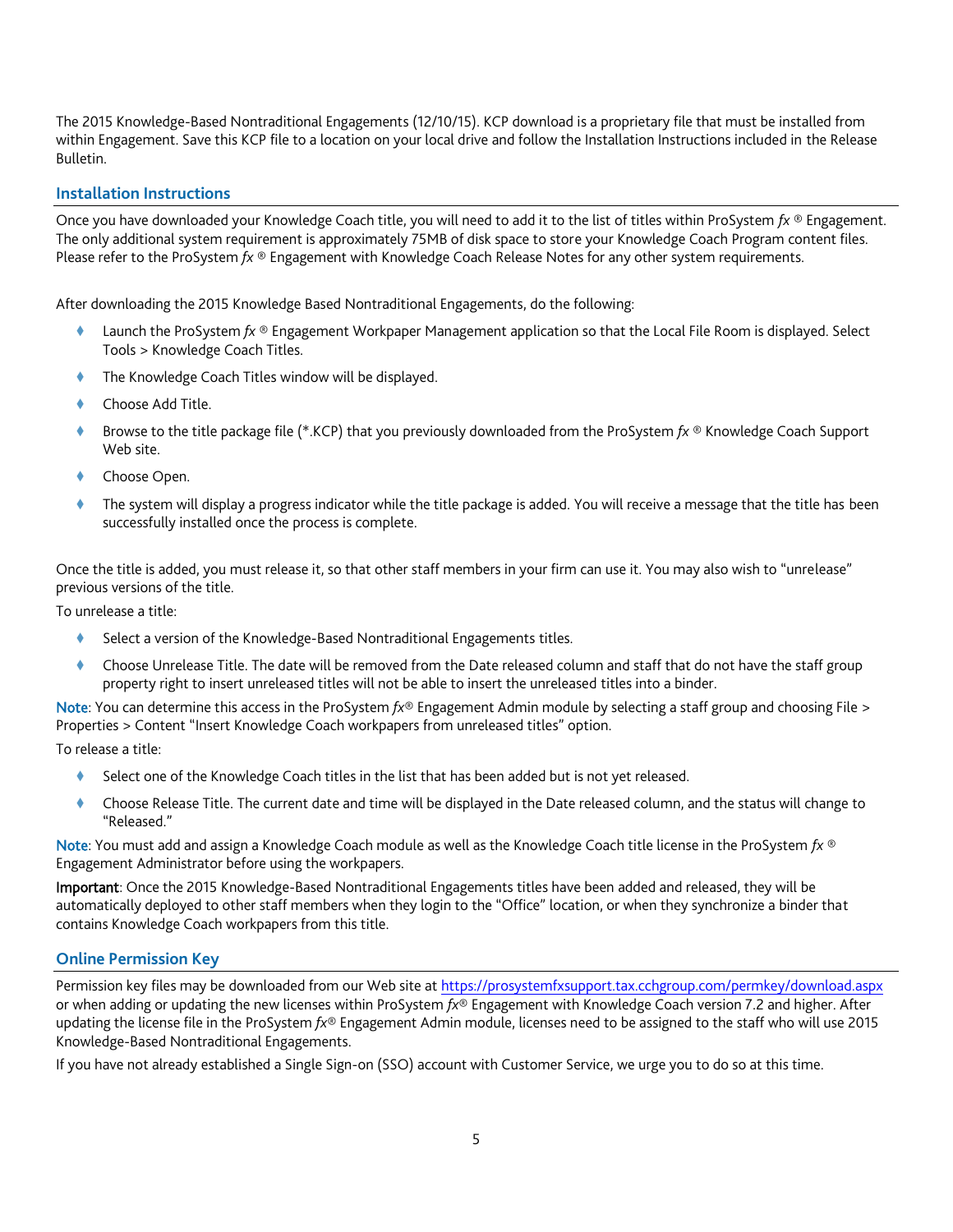Permission keys are no longer generally distributed via floppy diskette. You can choose to continue receiving the diskette by going to <https://prosystemfxsupport.tax.cchgroup.com/service/accountadmin/> , clicking the Firm Administration link, and making the appropriate selection (SSO access is required), or by contacting Customer Service at 1-800-PFX-9998, option 4.

## **Accounting Research Manager**

CCH's Accounting Research Manager is the most comprehensive, up-to-date and objective online database of financial reporting literature. It includes all authoritative and proposed accounting, auditing, and SEC literature, plus independent, expert-written interpretive guidance.

Our Weekly Summary email newsletter highlights the key developments of the week, giving you assurance that you have the most current information. It provides links to new FASB, AICPA, SEC, EITF, and IASB authoritative and proposal-stage literature, plus guidance from financial reporting experts.

Our team of content experts updates the system on a daily basis, so you can stay as current as possible. What's more, our experts attend critical, standard-setting meetings and summarize the results for you, which means you'll learn of newly released literature and deliberations of current financial reporting projects as soon as they occur! Plus, you'll benefit from their easy-to-understand technical translations. Our expert's interpretations clearly lay out what the rules mean from your perspective.

Also available in the Knowledge-Based Nontraditional Engagements title, a guide that helps you comply with the most recent professional standards and guidance for the conduct of compilations and reviews and to integrate the use of practice aids, tools, and other resources with its guidance. This publication supplements and complements the Knowledge-Based documents that are available in Knowledge Coach.

With Accounting Research Manager, you maximize the efficiency of your research time, while enhancing your results. Learn more about our content, our experts, and how you can request your free trial by visiting [http://www.accountingresearchmanager.com.](http://www.accountingresearchmanager.com/) You can also access the Accounting Research Manager Web site by selecting the item in ProSystem *fx* ® Engagement from the Guidance tab on the Shortcuts bar in the Binder window.

Reference to Accounting Research Manager (ARM) – If you subscribe to an ARM library that includes nontraditional engagement content, you can link directly to source material from Resources within Knowledge Coach documents. These links have been updated to refer to the accounting standards under the FASB Accounting Standards Codifications. Also, if you subscribe to the Knowledge-Based Nontraditional Engagements Guide on ARM, you can take advantage of references to the guide material from within the Knowledge Coach documents.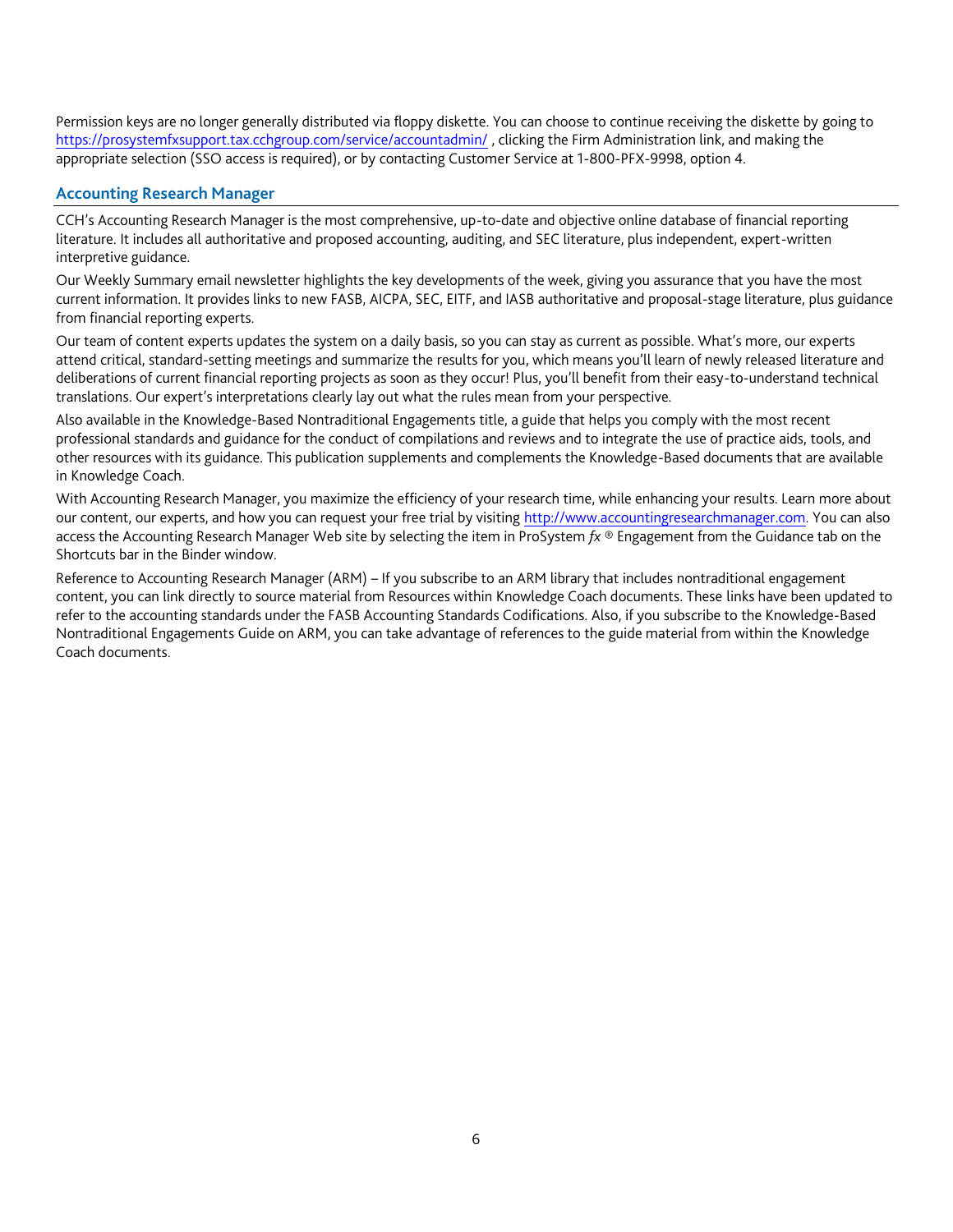# **Using Your Knowledge Coach Content**

To use your Knowledge Coach Workpaper Templates, open a binder in ProSystem *fx*® Engagement, select the workpaper tab into which you would like to insert the workpaper, and select New Knowledge Coach Workpaper from the toolbar or File menu. The New Knowledge Coach Workpaper dialog appears (Figure 1).

Select the New Knowledge Coach Title with the content you would like to use. You can only select titles you have installed. The information displayed changes to reflect the workpaper organization available for the selected title. Select the Knowledge Coach Workpaper Templates to insert into your binder and click OK. The Selected Workpaper Properties dialog appears. Each workpaper name is automatically loaded into the Name field. Add a workpaper index in the Index field and make any Name modifications you desire. You can also modify the tab location or the roll forward settings for each workpaper. Then click OK. The integrated Knowledge Coach workpaper is now inserted into your engagement binder. For more information on how to use Knowledge Coach workpapers in your binder, see the Knowledge Coach User Guide.

| ×<br>New Knowledge Coach Workpaper                                                                                                                                                                                                                                                                                                                                                                                                                                                                                                                                                                     |                                                                                                                         |  |
|--------------------------------------------------------------------------------------------------------------------------------------------------------------------------------------------------------------------------------------------------------------------------------------------------------------------------------------------------------------------------------------------------------------------------------------------------------------------------------------------------------------------------------------------------------------------------------------------------------|-------------------------------------------------------------------------------------------------------------------------|--|
| Industry: 2015 KBA NTE<br>Add Independent Workpapers without Foundation Workpapers<br>000-Resources<br>$+$<br>100-The Communications Hub<br>Ėŀ<br>200-Pre-Engagement Procedures<br>田<br>300-Risk Assessment-Understanding the Entity & Environment<br>Œŀ<br>400-Risk Assessment-Design of Internal Controls<br>由…<br>500-Risk Assessment and Attest Program<br>≘⊹I<br>600-Engagement Procedures-Reliance on Others<br>Ėŀ<br>700-Engagement Procedures-Tests of Internal Controls<br>÷ŀ<br>800-Engagement Procedures-Substantive Tests<br>Œŀ<br>900-Evaluating, Concluding & Reporting Procedures<br>由… | v<br>.ī.<br>Details of selected workpaper<br>Highlight a workpaper or select<br>a workpaper check box to see<br>details |  |
|                                                                                                                                                                                                                                                                                                                                                                                                                                                                                                                                                                                                        |                                                                                                                         |  |
| OK<br>Cancel<br>Help                                                                                                                                                                                                                                                                                                                                                                                                                                                                                                                                                                                   |                                                                                                                         |  |

#### Figure 1 - New Knowledge Coach Workpaper

| Download<br>Description:  | 2015 Knowledge-Based Nontraditional Engagements<br>(12/10/2015)                              |
|---------------------------|----------------------------------------------------------------------------------------------|
| Version:                  | Engagement v. 7.2 with Knowledge Coach 2.2 or higher and<br>2015 Financial Statement Base v4 |
| Release Date:             | December 2015                                                                                |
| File size:                | 18MB                                                                                         |
| Approx. Download<br>Time: | 42 minutes at 56 kbps                                                                        |
| License:                  | <b>Full Version</b>                                                                          |
| Platforms:                | Windows® 7, 8 and 8.1                                                                        |
| Office:                   | Microsoft® Office 2007 required                                                              |